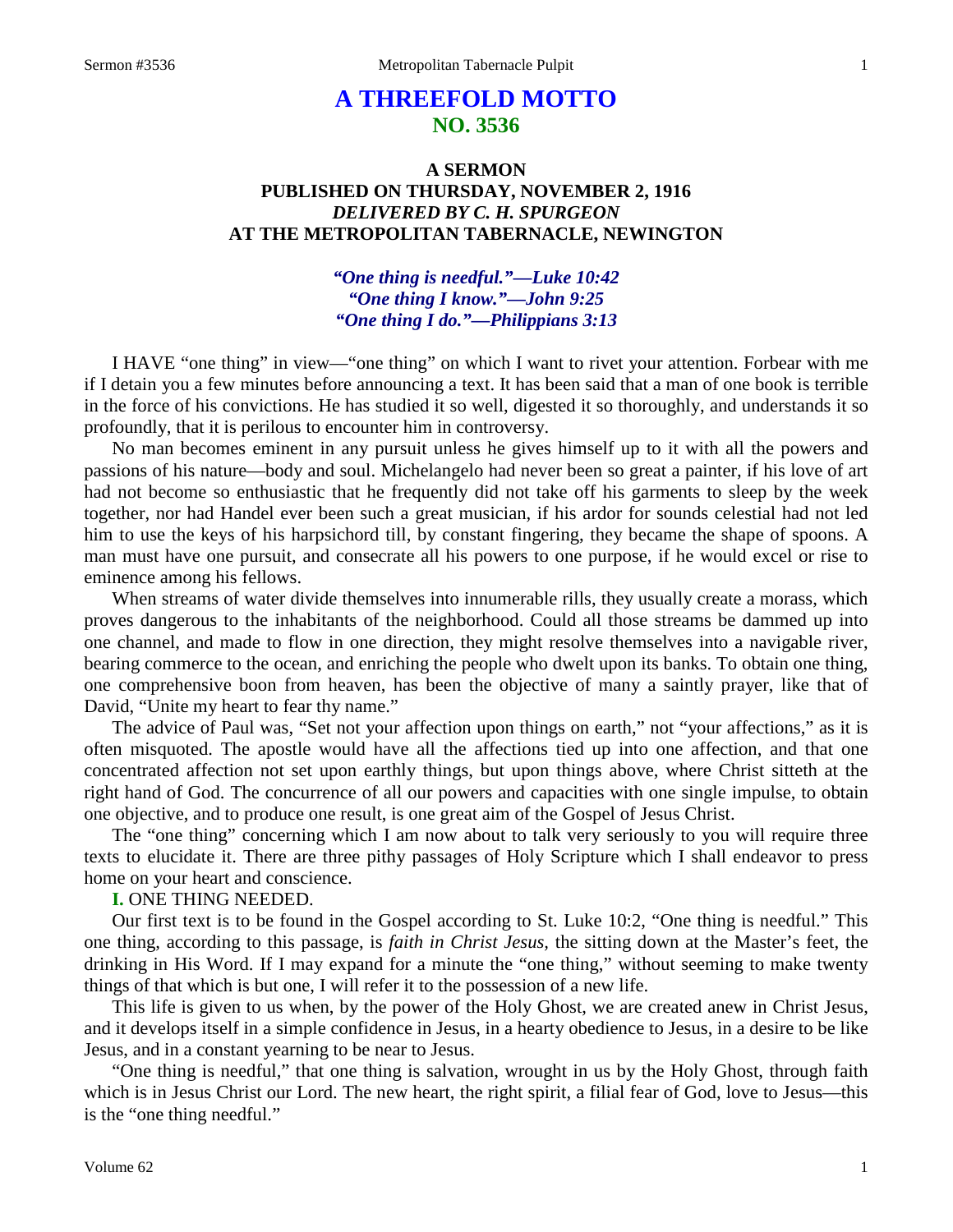#### 2 **A Threefold Motto** Sermon #3536

Now I trust you all know how to distinguish things essential from things convenient, and that you are more concerned about needful things than about things merely attractive, or at most, but an accessory to your welfare. The little child may admire the field which is covered with red and blue flowers, the husbandman cares nothing for these flowerets, he delights in the wheat that is ripening for the sickle. So our childish minds are often fascinated with the flaunting flowers of fortune and fashion, craving after wealth, and fame, and worldly distinction, but our better reason, if it be allowed to speak, will prefer the necessary things, the things which we must have, or else must perish.

We may do without earthly goods, for thousands have been happy in life and triumphant in death without any of the luxury which riches can purchase. The heart's love of his fellow creatures has been fairly won by many a humble man who never courted popular applause. The patience of the poor has often counted for fine gold, while the pride of the affluent has passed for nothing but foul dross. Even lack of health, heaven's priceless boon to mortals here below, has not hindered some precious sufferers from serving their generation, glorifying God in a martyrdom of pain, and bequeathing treasures of piety to a grateful posterity. Ten thousand things are convenient, thousands of things are desirable, hundreds of things are to be sought for, but there is one thing, one only thing, the one thing we have described to you, of which our Savior speaks as the "one thing needful."

And oh! how needful it is! Needful for your children—they are growing up about you, and much joy they give you, for you can see in them many budding excellences. To your partial eyes they give promise of goodness, if not of greatness. They will be the comfort of your declining years. You have carefully watched their education. Not a whit of their moral habits have you failed to overlook. To give them a fair start in the world has been your fond desire till their portion is the fruit of your providence. From perils you would protect them. Lest they should have to rough it, perhaps, as much as their father before them, you would pilot them through the straits. Good! but dear parents, do recollect that "one thing is needful" for your children, that they may commence life, continue in life, and close life honorably, it is well that they should be educated, it is well that morality should be instilled into them, but this is not enough.

Alas! we have seen many leave the purest parental influences to plunge into the foulest sins, their education has become but a tool for iniquity, and the money with which they might have helped themselves to competence has been squandered away in vice. "One thing is needful" for that bright-eyed boy. Oh! if you can take him to the Savior, and if the blessing of the Good Shepherd shall alight upon him and renew him while yet a child, the best will have been done for him—yea, his one chief need supplied.

And if that dear girl, before she comes to womanhood, shall have been led to that blessed Savior who rejecteth none that come to Him, she will have received all she shall want for time and for eternity. Quicken your prayers, then, dear parents. Think of your children, to seek their welfare more intelligently. Be more importunate in intercession on their behalf. Truly, this is the one thing needful for them.

One thing too, is necessary for that young man just leaving home to go out as an apprentice and learn his trade. That is a trying time for an untried hand. The heart may well flutter as one, young and inexperienced, reflects that he is now about to sail, not on a coasting voyage, but to put fairly out to sea. Ere long it will be seen whether those fair professions had truth as a foundation. He will get to London—many of you have passed through this ordeal—the Metropolis, what a maze it seemed to you at first, and with what amazement you surveyed it! What with propensities within your breast, and profuse attractions without, temptation held you spell-bound. What could not be done in the village, what you dared not think of in the little market town, seems easy to be done unobserved in the great city. Hundreds of fingers point you to the haunts of pleasure, the home of vice, the path to hell.

Ah! mother and father, you present the Bible as your parting gift, you write the youth's name on the flyleaf. You offer your prayers, and you shed your tears for him. Steals there not over you the conviction that the one thing he needs you cannot pack in his trunk, nor can you send it up to him by a post office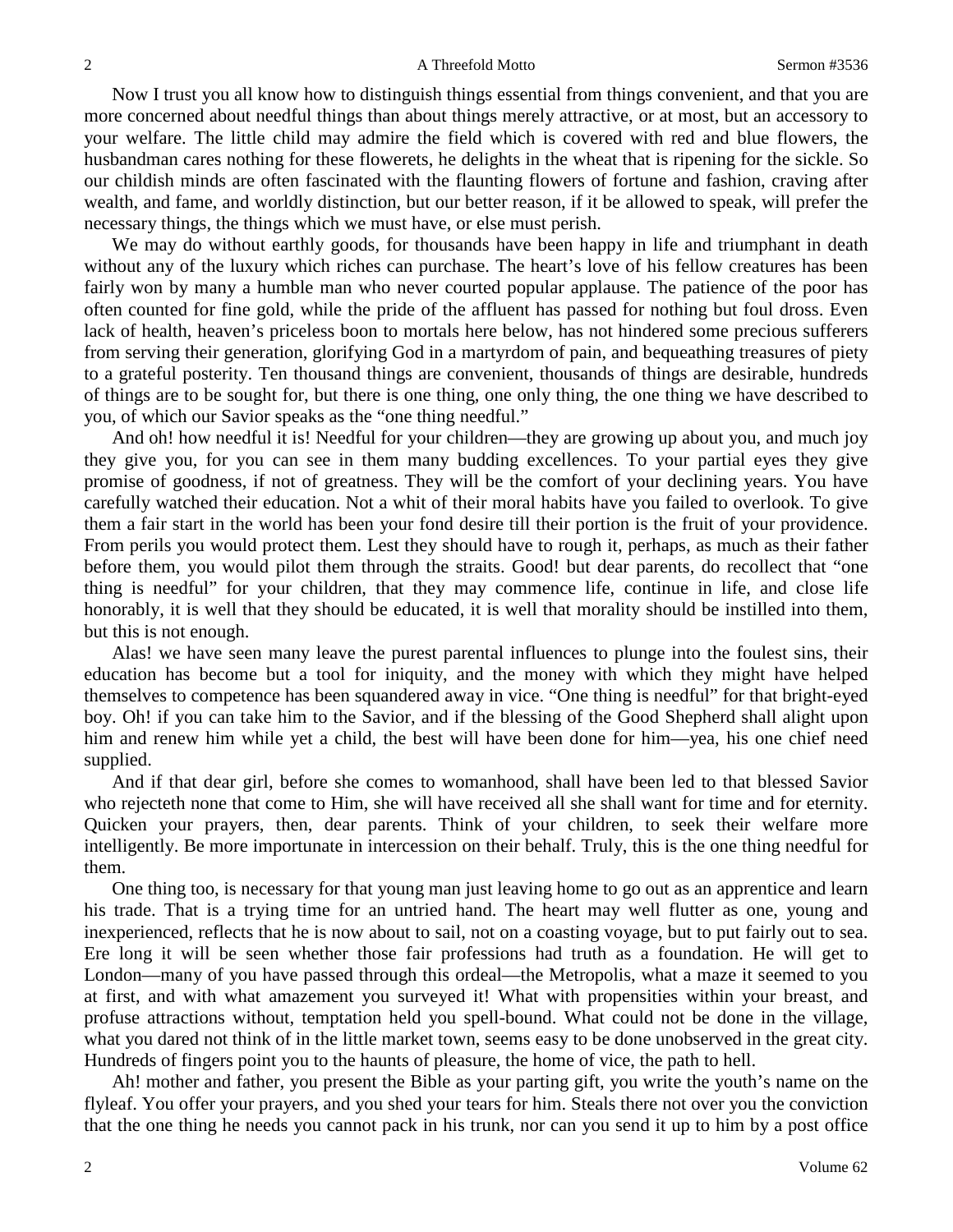order? The one thing needful is that Christ should be formed in his heart the hope of glory. With that he would begin life well. A sword of the true Jerusalem metal, that will not break in the heat of the conflict, will be serviceable all his journey through.

Do I address some young man who has not forgotten his mother's kind remarks when he left home? Let me just echo them, and say to him, One thing thou lackest, oh, seek it, seek it now! Before going out of this house, seek till, through grace, you obtain this one thing needful which shall bear thee safely to the skies.

But "one thing is needful," not merely for those youngsters at home, or for those about to go abroad in the world. One thing is needful *for the business* man. "Ah!" saith he, "I want a great many things." But what, I ask, is the one thing? You speak of *"the needful."* You call ready cash *"the indispensable."* "Give me this," says the man of the world, "and I don't care about anything else. Recommend your religion to whom you please, but let me have solid gold and silver, and I will be well content."

Ah! sirs, ye delude yourselves with phantoms. You fondly dream that wealth in your hands would count for more than it has ever done for your fellows. You must have seen some men make large fortunes whom you knew to be very miserable. They have retired from business to get a little rest, and yet they could find no rest in their retirement. You must have known others who the more they got the more they have wanted, for they have swallowed a horseleech, and it has cried, "Give, give!" Of course, you never suspected that the money did the mischief, or that the precious metal poisoned the heart.

But are you in quest of happiness? It lies not in investments, whether in Consols or mortgages, or stocks or debentures, gold or silver. These properties are profitable. They can be used to promote happiness. As accessories to our welfare, they may often prove to be blessings, but if accredited with intrinsic worth they will eat as doth a canker.

Money circulated is a medium of public benefit, while money hoarded is a means of private discomfort. A man is but a muckraker who is forever seeking to scrape everything to himself. A miser is bound to be miserable. Before high heaven, he is an object to make the angels weep. One thing is needful for you merchants, brokers, and warehousemen, to keep you from sinking under your anxieties and losses, or to preserve you from becoming sordid and selfish through your successes, and lest your greed should increase with your gains.

One thing is needful that your life may be a true life, or else, when it comes to its end, all that can be said of you will amount to this, "He died worth so much." Must that be your only memorial? When you depart from this world, the poor and needy will not miss you, widow and orphan will not grieve for you, the church militant will not mourn, the bright spirits above will not be waiting to greet you. The grand climax of your career, a will! a testament sworn under a very large sum! What shall it profit any man what fortune soever he may have amassed, if he lose his soul?

Think ye that riches possessed in this world will procure any respect in the nether regions? I have heard that in the old Fleet Prison the *swell* that was put into jail for ten thousand pounds thought himself a gentleman in comparison with those common fellows who were put in for some paltry debt of twenty or twenty-five pounds. There are no such distinctions in hell.

You who can boast your talents of gold and talents of silver, if cast away, shall be as complete wrecks as those who never had doit or stiver, but lived and died in privation and poverty. You want one thing, and if you get this one thing, your wealth shall prove a blessing, otherwise it will be a curse. With this one thing your sufficiency for the day guaranteed to you by promise shall make you as one of heaven's favorites, fed by the hand of God, ever needy, but never neglected.

You aged sires—there are some such here—shall I have to remind any of you that one thing is needful—ay, most needful to you? Death has already put his bony palm upon your head, and frozen your hair to the whiteness of that winter in which all your strength must fail, and all your beauty fade. Oh! if *you* have no Savior! You will soon have to quit these transitory scenes. The young may die, but the old *must*. To die without a Savior will be dreary and dreadful. Then, after death, the judgment. Brave old man, how will your courage stand that outlook, if so be you have none to plead your cause?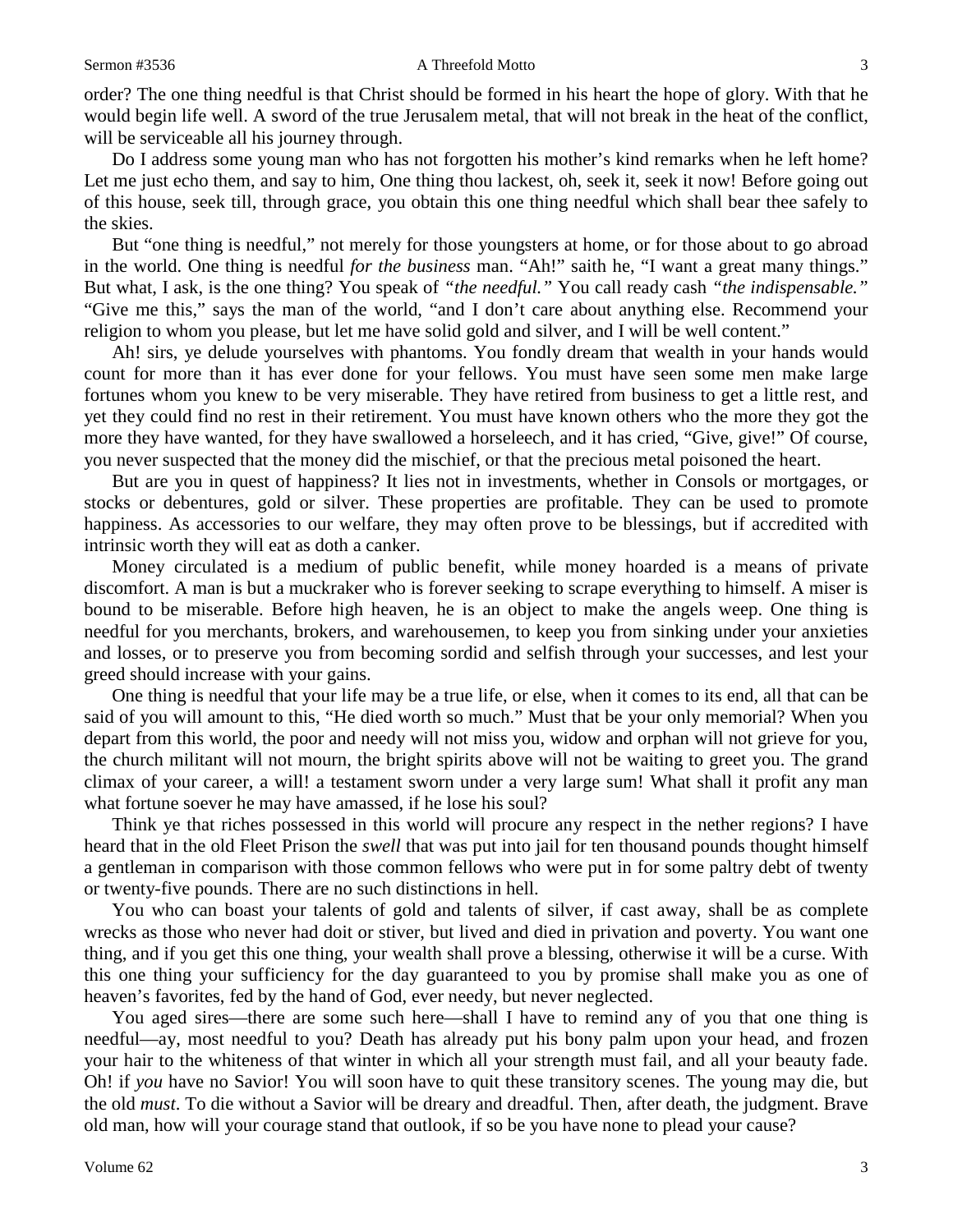Oh! aged woman, you will soon be in the scales, very soon must your character be weighed. If it is said of you, "Tekel: she is weighed in the balances and found wanting," there will be no opportunity to get right or adjust your relations to God or to your fellow creatures. Your lamp will have gone out. There will be no chance of rekindling it. If lost, forever lost, forever in the dark, forever cast away! Little enough will it avail you then that you have nourished and brought up children. It will not suffice you then that you paid your debts honestly. Vain the plea that you attended a place of worship, and were always respected in the neighborhood.

One thing is needful, lacking that, thou wilt turn out to have been a fool. Notwithstanding many opportunities and repeated invitations, to have rejected the one thing—the one only thing—what an irreparable mistake! Oh! how thou wilt weep as one disappointed! How thou will gnash thy teeth as do those who upbraid themselves! Thou wilt mourn forever, and thy self-reproach shall know no end.

I wish I could move you, as I desire, to feel as I feel myself, that this one thing is needful to every unconverted person here present. Some of you have already got this one choice thing that is so needful. Hold it fast, never let it go. Grace gave it to you, grace will keep it for you, grace will hold you true to it. Never be ashamed of it. Prize it beyond all cost.

But as for you who have it not—I think I hear your funeral knell pealing in my ears, and as you speed away, your spirits made to fly for very fear, right into the arms of justice, methinks I hear your bitter cry, "The harvest is past, the summer is ended, and we are not saved!" I would gladly pluck you by the skirts, if I could, and say to you, "Why not seek the one thing needful without more ado? Get it now. It will not in any way hurt you. It will make you happy here and blessed hereafter."

It is as needful for this life as for the next, as needful for the exchange as for the sick chamber, as needful for the street and for the shop as for the dying bed and for the day of judgment. One thing—one thing is needful. And now suffer me to halt before taking you a stage further.

Allow me, as it were, to change horses. I must take another text—

**II.** ONE THING KNOWN.

It is in the Gospel according to John, the ninth chapter, and the twenty-fifth verse, and these are the words, "One thing I know."

The man who was born blind, whose eyes were opened at the pool of Siloam, said, "One thing I know." This simple statement I want to turn into a pointed question. Among the many things, dear friends, that you are acquainted with, do you know the one thing that this poor man knew, "Whereas I was blind, now I see"? Here is a wealth of self-knowledge in this single avowal. Little enough, I daresay, he knew about other people, but he knew a great deal about himself. He was well aware that he once was blind, and he was quite positive that he now could see.

Oh! can you say it with sincerity, "I know that I was once blind, I could see no beauty in Christ, though I thought I saw great beauties in the world. Then I could not love God. I did not hate sin, I had no repentance, nor had I any faith, I was blind, but now—oh! blessed change—now I see my sin, and weep over it, now I see a Savior, and I trust Him, now I see His beauties, and I admire Him, now I see His service, and I delight to spend my strength in it. One thing I know."

What a marvelous experience of a marvelous change this implies! Nor can its importance be overrated. There is no going to heaven unless you undergo a change which shall make you entirely new, and make all things entirely new to you.

A young convert once said, "I do not know how it is, either the world is changed, or else I am, for nothing seems to me to be the same as once it was." Ah! this old Bible, what a dry Book it used to be, but oh! how it abounds in marrow and fatness now. Prayer—what a tedious duty once, but what a delightful exercise now! The going up to God's house on the Sabbath—used it not to be a weariness of the flesh? How much better to be in the fields! Yet now, how delightful we feel it to assemble with the Lord's saints! With what pleasure we hail the festal morn! All things are altered. Behold, all things are become new. What we once hated we love, and what we loved we hate. Is it so, dear hearer—is it so with you?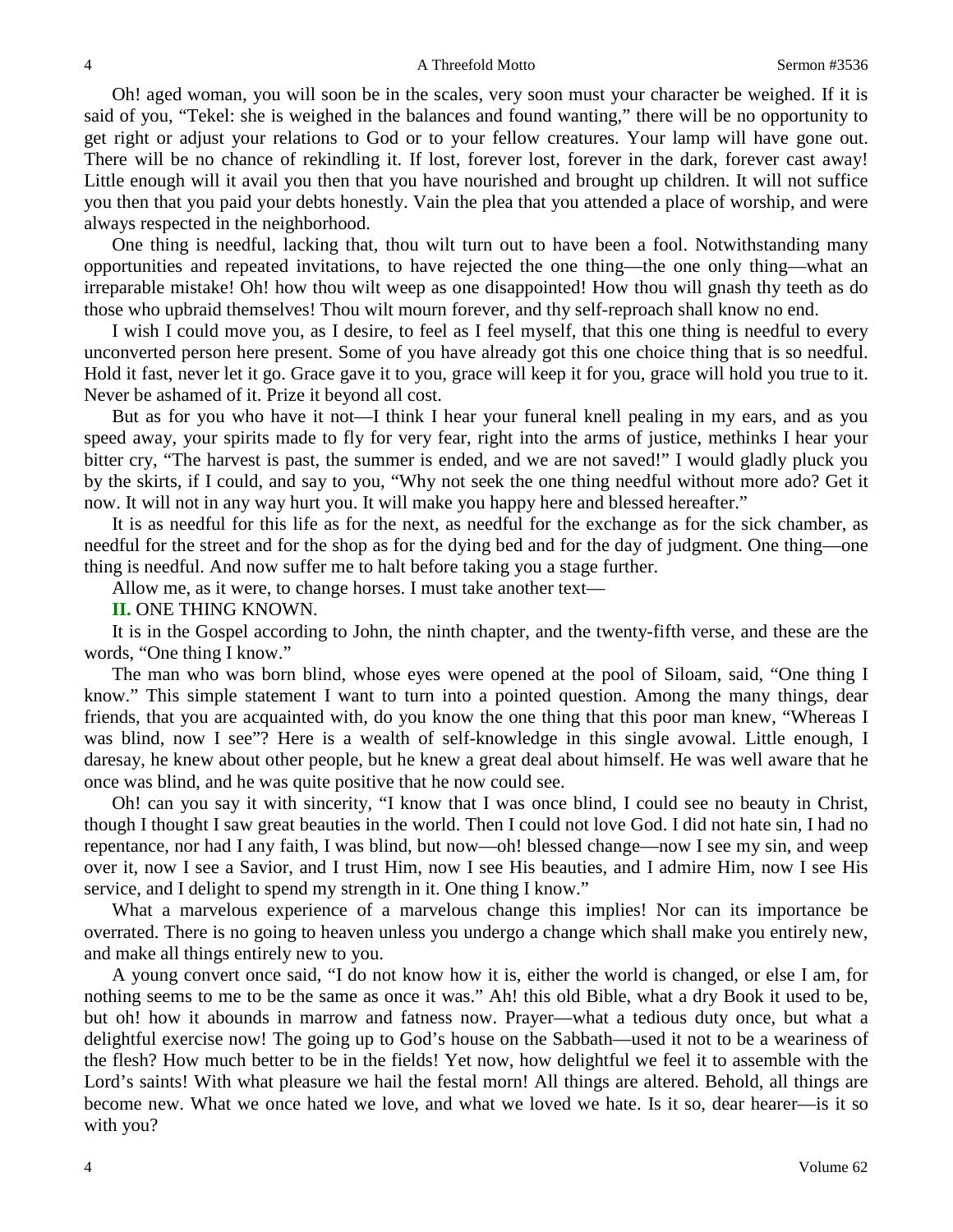#### Sermon #3536 **A** Threefold Motto 5

Do not, I pray thee, be content with mere reformation. Were you aforetime a drunkard, and are you now a teetotaler? Good—very good, yet, good as it is, it will not save your soul. Dishonest and knavish you once were, but truthful and trustworthy you may now be, yet rely not upon it for salvation. In former days unchaste, by stern resolve you may have given up the favorite lust, but even that will not save you. Those who never fell into your foul sloughs need the change. "Ye must be born again." You must have an entire renewal—a radical change. It is not cutting off the limbs of a tree, nor shifting it to another place, that will convert a bramble into a vine. The sap must be changed. The heart must be renewed. The inner man must be made completely new.

Is it so with you? Why, I think if some of us were to meet our old selves walking down the street, we should hardly know ourselves. 'Tis true old self has taken good care to knock at our door pretty often since. Of all the knocks we hear, not even excepting that of the devil, there is none we dread so much. The knock of the old man when he says, "Let me in with my corruptions and lusts, and let me reign and have my own way." Nay, old man, you were once ourselves, but go your way, for we have put off the old man with his deeds, and put on the new man, we cannot know you, for one thing we know now that we knew not before—whereas we were blind, now we see.

Need I linger any longer upon this point? Let it suffice if I leave it as a kind of awakening question upon the heart and conscience. There are not twenty things, but there is one thing you have to inquire about. Do you know for sure this one thing—that you are not now what you used to be? Do you know that Jesus has made the difference, that Jesus has opened the eye that was once without sight, that you now see Jesus, and seeing, you love Him?

Our third subject is—

**III.** ONE THING DONE.

The text is in the third chapter of the Epistle to the Philippians, at the thirteenth verse. There the apostle Paul says, "One thing I do."

Pray observe that I did not introduce *"doing"* first. That would not answer. We do not begin with doing. The one thing needful is not doing. Coming to Christ, and trusting to Him, must take the lead. Not until after you have got the one thing needful, and know that you have got it, and are conscious that, whereas you were blind, now you see, can you be fit to take the next step—"one thing I do."

And what is that one thing? "Forgetting the things which are behind, and reaching forth unto those things which are before, I press toward the mark for the prize of the high calling of God in Christ Jesus." It seems, then, that the apostle gave his whole mind up to the glorifying of God by his spiritual life. He was never content with what he was. If he had a little faith he sought for more. If he had a little hope, he aimed to obtain more. If he had some degree of virtue, he coveted more.

Oh! Christians, never be satisfied with being merely saved. Up with you! Away! Off! Go onward to the high mountains, to the clearer light, to the brighter joy! If saved, and brought, like the shipwrecked mariner, to shore, is that enough? Yes, for the moment it is enough to warrant the purest satisfaction and the warmest congratulations. But the mariner must seek a livelihood as long as he lives. He must put forth his energies. Whatever avocations open up before him, he must vigorously seek such favors of fortune as may possibly be within his reach.

Just so, let it be with you. Saved from the deep which threatened to swallow you up, rejoice that you are preserved from death, but resolve that the life vouchsafed to you shall be active, earnest, vigorous, fruitful in every good and work. Be diligent as your traders are. See how they wake their servants up in the morning, how they scold them if they are not up betimes. This man must be hurried to one place, and that man to another. How sharp they speak! How quickly they move about! They will do their business, and they spare no pains to increase it.

Oh! that we were half as diligent in the service of God. Here we are driveling away our time. We do not put out all our talents, augment our faith, and enlarge our coast. Why are we so indolent in going to that great giver of every good and perfect gift, for fresh supplies? Why do we not wait upon Him to be enriched? Would to God that we were as diligent in spiritual as we are in temporal things! Oh! that we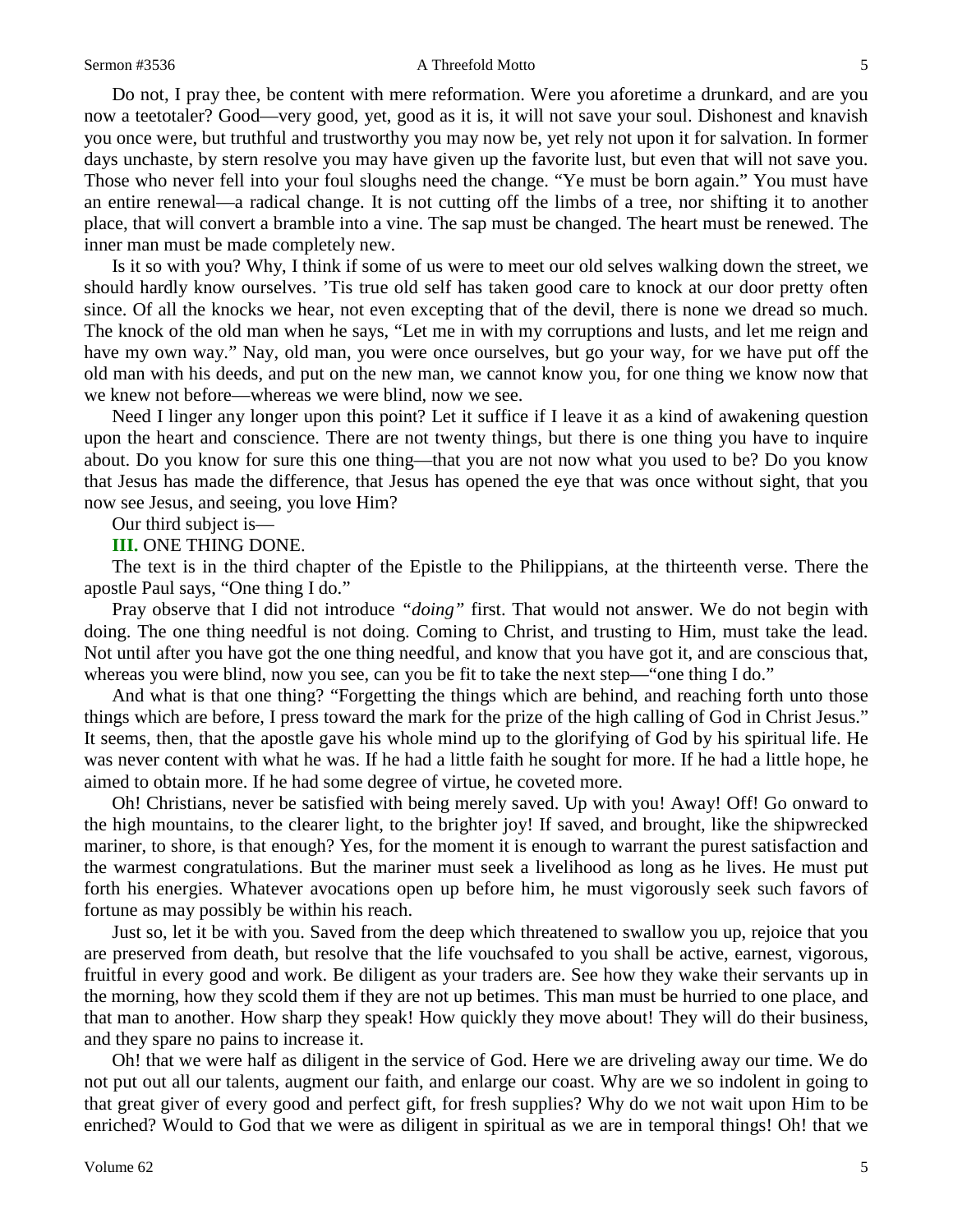were avaricious with a holy covetousness for the best gifts God can bestow, and the choicest blessings saints can receive!

Paul was anxious to do more good, to get more good, to be more good. He sought to win souls. He wanted to make Christ's name known. An ardent passion inflamed him, a high enthusiasm inspired him. Tent making, it is true, was his trade, but tent making did not monopolize quite all his heart, and soul, and strength. Does your secular vocation absorb all your thoughts? Though Paul was proud of his industry, and could say conscientiously, "My own hands have ministered to my necessities," yet preaching the Gospel was the one thing he pursued as his life-work.

He was a workman, just as many of you are, but where were his tools? They were ready to hand when he wanted them. And did they, think you, ever creep up into his heart? I believe never. "For us to live," said he, "is Christ." That was as true, I will warrant you, when he was tent making, or picking up sticks on the island of Malta, as when he was talking heavenly wisdom to the worldly-wise, addressing the Athenians on Mars' Hill, or when he discoursed touching the resurrection of the dead to the Jews, or when he expounded the way of justification to the Gentiles. He was a man of one idea, and that one idea had entirely possessed him.

In the old pictures they put a halo around the head of the saints. But in fact, that halo encircles their hearts, and penetrates every member of their bodies. The halo of disinterested consecration to Christ should not be about their brows alone, to adorn their portraits, for it encompassed their entire being, their spirit, soul and body. It environed them, their whole being. "This one thing I do," was the motto of early saints. Let it be your motto.

Beloved, I address you as the saints of this generation. My earnest desire is that you should not come behind in grace or in gifts. When the believers of all ages muster, and are marshaled, may you be found amongst the faithful and true. If not amongst the first or second class of worthies in the army of the Son of David, yet good soldiers of Jesus Christ. Our God is a loving Father. He likes to praise His people. To this end do be clear about the one thing you need, the one thing you know, and the one thing you do, so will you stand well in that day. Amen.

#### **EXPOSITION BY C. H. SPURGEON**

#### *JOHN 9*

**Chapter 9. Verses l-3.** *And as Jesus passed b, he saw a man which was blind from his birth. And His disciples asked him, saying, Master, who did sin, this man, or his parents, that he was born blind? Jesus answered, Neither hath this man sinned, nor his parents: but that the works of God should be made manifest in him.* 

We are not to look upon such afflictions as any indication of special sin on the part either of the person or the parent. Of course, sin lies at the root of all our suffering as a great generic fact, but not so that we may attribute such an affliction to any one sin. The disciples, you see, dear friends, are thinking about difficult problems. Their Master is thinking about how, practically, to meet the difficulty, and to this day there are a large number of Christians, professors, and even ministers, who occupy their time about questions which really are to no profit. If they could be answered, nobody would be the holier or the better. What does it matter to us what is the origin of evil? Far more important to turn the evil out than it is to find out how it came in.

Very frequently, you know, after there is a terrible calamity or accident, we have an inquiry as to how it was done, and then we think the thing is all attended to. It would have been better, perhaps, to have an inquiry, before it was done, as to how it could be prevented. Our Lord has that wisdom—that practicalness. He begins to deal with the evil rather than to raise questions about it. Yes, and He sees in that evil a good coming out of it. He says that this man was blind, that the works of God might be made manifest in him.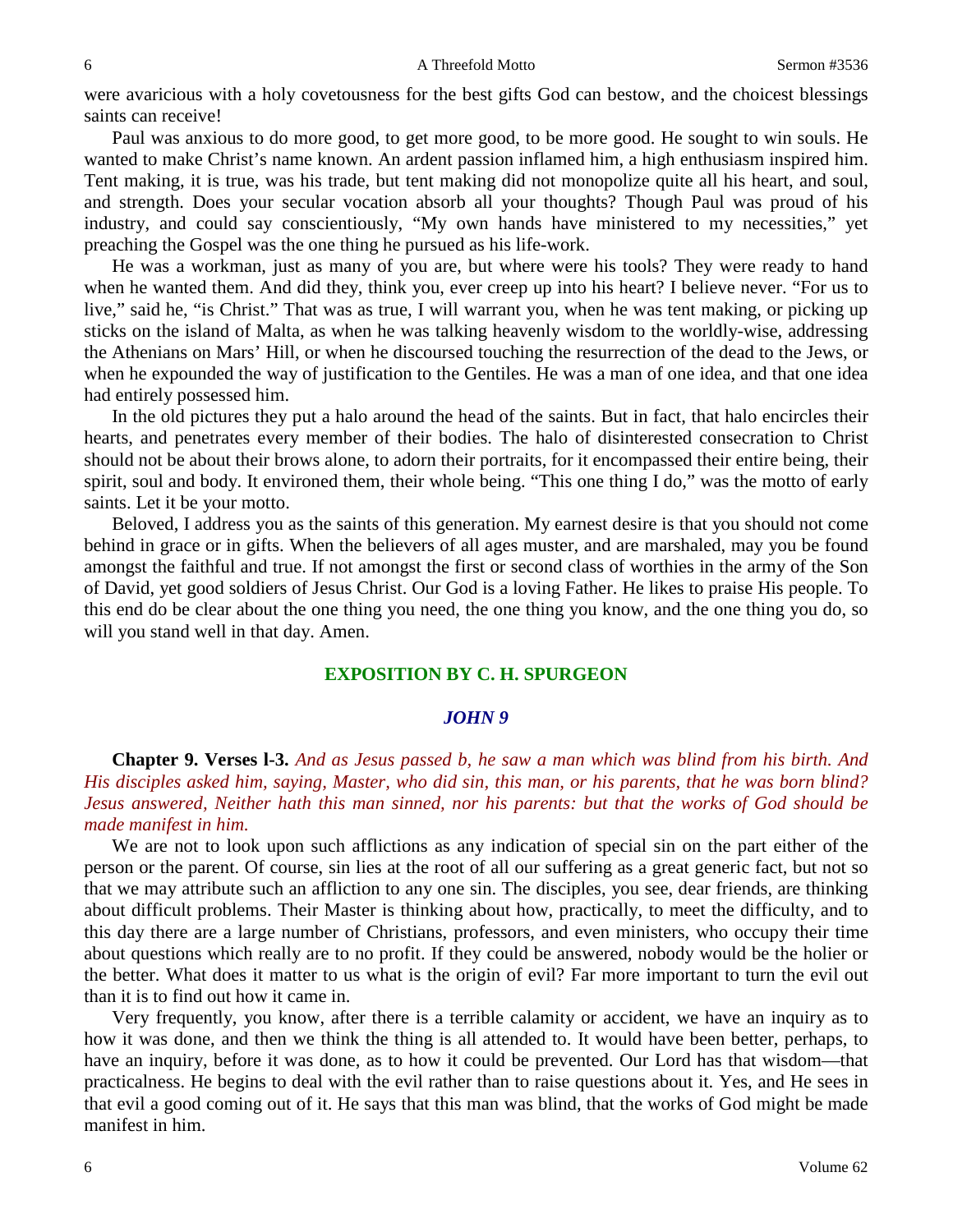#### Sermon #3536 **A** Threefold Motto 7

**4-7.** *I must work the works of him that sent me, while it is day: the night cometh, when no man can work. As long as I am in the world, I am the light of the world. When he had thus spoken, he spat on the ground, and made clay of the spittle, and he anointed the eyes of the blind man with the clay, and said unto him, Go, wash in the pool of Siloam, (which is by interpretation, Sent.) He went his way therefore, and washed, and came seeing.* 

Our Lord used instrumentality. It did not appear, however, to be very likely to achieve His purpose. The clay seemed more likely to blind than to give sight, yet if the Lord chooses to use the poor and weak instruments that seem nothing better than dust and spittle, He has the glory of the grand result. If He takes the humble ministry of His servants and uses it in the pulpit, or in the Sunday school, or anywhere else*,* He has all the more glory, and is the less likely to be robbed of it because He uses such unlikely means.

**8-9.** *The neighbours therefore, and they which before had seen him that he was blind, said, Is not this he that sat and begged? Some said, This is he:*

We are sure of it.

**9.** *Others said, he is like him:*

They were cautious bodies.

**9.** *But he said, I am he.* 

He knew there was no mistaking his witness.

**10-11.** *Therefore said they unto him, How were thine eyes opened? He answered and said, A man that is called Jesus made clay, and anointed mine eyes, and said unto me, Go to the pool of Siloam, and wash: and I went and washed, and I received sight.* 

Very straightforward, very concise, very accurate, and when we make answer about our conversion, it is always well to take this for a copy—not too many flourishes, no coloring. He even leaves out about the spittle, but he gives it all as he can recollect it, so when you are talking about the Lord's love to you, and His way of converting you, it is quite sufficiently remarkable, without any touch of rouge. Let it be given just as it is.

**12.** *Then said they unto him, Where is he? He said, I know not.* 

Enough for him to know what he did know—that his eyes were opened, and how it was done. So sometimes I have known persons come upon the new convert with a question which has rather baffled him, and he has been troubled because he could not answer it. Do not let it trouble you. You are not expected to know everything. The very best and most honest thing is to say, "I know not."

**13-14.** *They brought to the Pharisees him that aforetime was blind. And it was the sabbath day when Jesus made the clay, and opened his eyes.* 

So you may be sure that the Pharisees would be down upon Him for that, because, according to the Rabbis, the making of the clay to put upon this man's eyes would be a kind of brick-making, and they would bring Him in guilty of brick-making directly. So did these men pervert things and make men guilty where no offense had been committed whatsoever.

**15.** *Then again the Pharisees also asked him how he had received his sight. He said unto them, He put clay upon mine eyes, and I washed, and do see.* 

He is shorter with them. Some tales grow in telling. His gets shorter. Besides, he has to deal with captious people, and then the least said the soonest mended, and this shrewd man thought so.

**16-17.** *Therefore said some of the Pharisees, This man is not of God, because he keepeth not the sabbath day. Others said, How can a man that is a sinner do such miracles? And there was a division among them. They say unto the blind man again, What sayest thou of him, that he hath opened thine eyes? He said, He is a prophet.* 

He could see that.

**18-24.** *But the Jews did not believe concerning him, that he had been blind, and received his sight, until they called the parents of him that had received his sight. And they asked them, saying, Is this your son, who ye say was born blind? how then doth he now see? His parents answered them and said, We*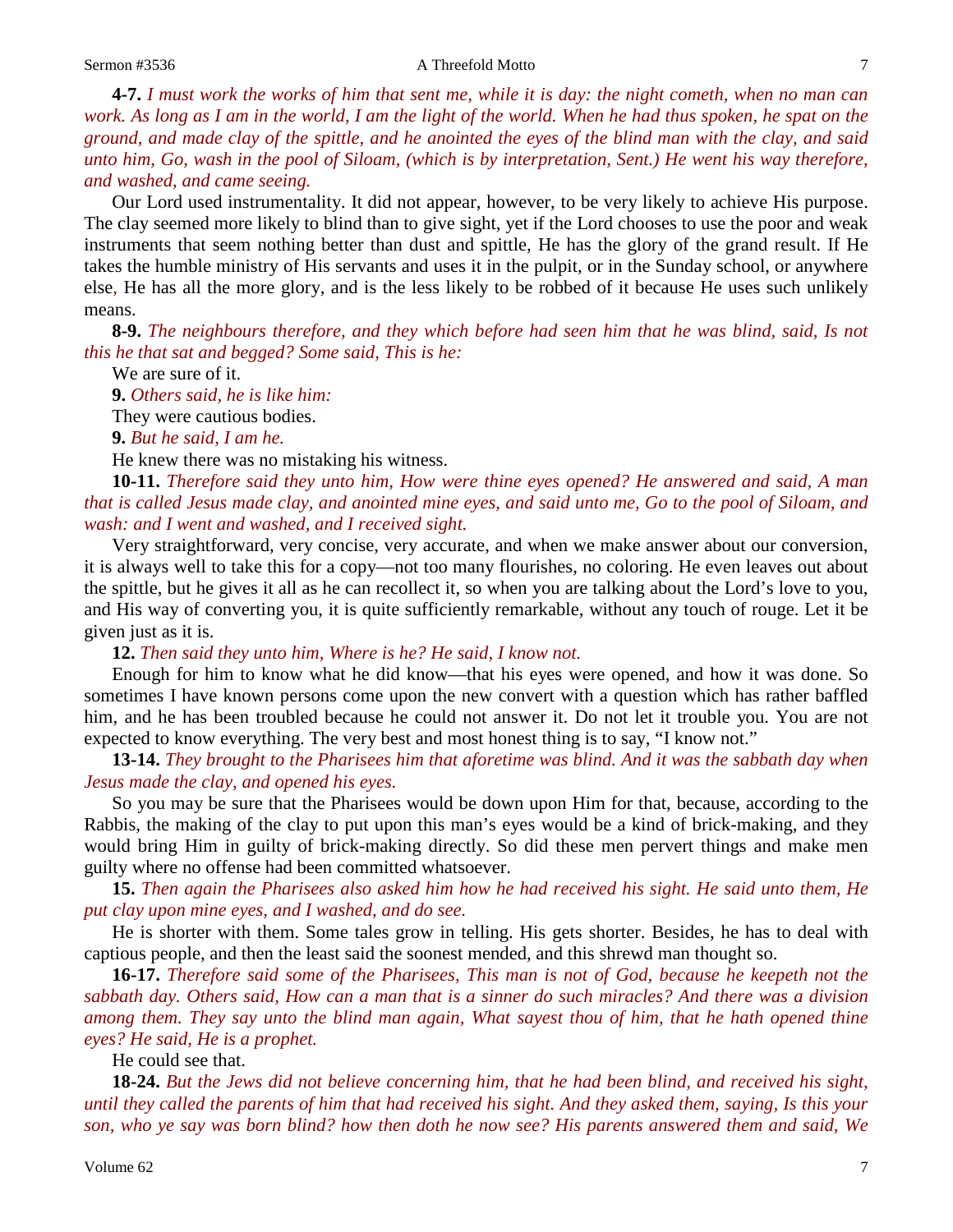*know that this is our son, and that he was born blind: but by what means he now seeth, we know not; or who hath opened his eyes, we know not: he is of age; ask him: he shall speak for himself. These words spake his parents, because they feared the Jews: for the Jews had agreed already, that if any man did confess that he was Christ, he should be put out of the synagogue. Therefore said his parents, He is of age; ask him. Then again called they the man that was blind, and said unto him, Give God the praise: we know that this man is a sinner.* 

How piously these Pharisees can talk, and generally in the name of God all sorts of mischief begin. When men are persecuting the Son of God, yet still they take the name of God upon their lips. Did they not burn the martyrs to the glory of God? Oh! yes, and so did these men thus slander Christ by saying, "We know that this man is a sinner," and yet they spoke about giving God praise.

### **25.** *He—*

### Our shrewd friend of the opened eyes.

**25-27.** *Answered and said, Whether he be a sinner or no, I know not: one thing I know, that, whereas I was blind, now I see. Then said they to him again, What did he to thee? how opened he thine eyes? He answered them, I have told you already, and ye did not hear: wherefore would ye hear it again? will ye also be his disciples?* 

The man is sharp, acute, cutting.

**28-29.** *Then they reviled him, and said, Thou art his disciple; but we are Moses' disciples. We know that God spake unto Moses: as for this fellow, we know not from whence he is.* 

The word "fellow" is supplied by the translators. There is no such word there because they did not know a word bad enough with which to express their scorn.

**30-33.** *The man answered and said unto them, Why herein is a marvelous thing, that ye know not from whence he is, and yet he hath opened mine eyes. Now we know that God heareth not sinners: but if*  any man be a worshipper of God, and doeth his will, him he heareth. Since the world began was it not *heard that any man opened the eyes of one that was born blind. If this man were not of God, he could do nothing.* 

He proves, he administrates. The thing is as clear as possible, and yet they refuse to see it.

**34.** *They answered and said unto him, Thou wast altogether born in sins,—*

It is the old rule, "Abuse the plaintiff." Nothing could be said. Now abuse the man. He has answered you, and his arguments are too hard for you. Now throw hard words at him. "Thou wast altogether born in sins."

### **34.** *And dost thou teach us?*

Wonderful, that "us." "Dost thou teach us?" Folly, ignorance, and pride go together. This man, in the simplest and most unaffected manner, had told his tale and urged his argument, and now they abuse him and exalt themselves. "Dost thou teach us?" No, great Pharisees, he does not teach you, for you will not learn.

### **34.** *And they cast him out.*

That is the last argument. Out with him. Now we have defeated him.

**35.** *Jesus heard that they had cast him out; and when he had found him,—*

What a blessed thing to be cast out, if Christ finds us! Many and many have been put out of the synagogue and treated with contempt, but then outside Jerusalem they found their Lord, for there He died without the camp, and His people need not be ashamed to go after Him bearing His reproach. "When he had found him."

**35-38.** *He said unto him, Dost thou believe on the Son of God? He answered and said, Who is he, Lord, that I might believe on him? And Jesus said unto him, Thou hast both seen him, and it is he that talketh with thee. And he said, Lord, I believe. And he worshipped him.* 

He does not appear to have been a Unitarian, therefore, and if those persons had their eyes opened, they would do the same. "He said, Lord, I believe. And he worshipped him."